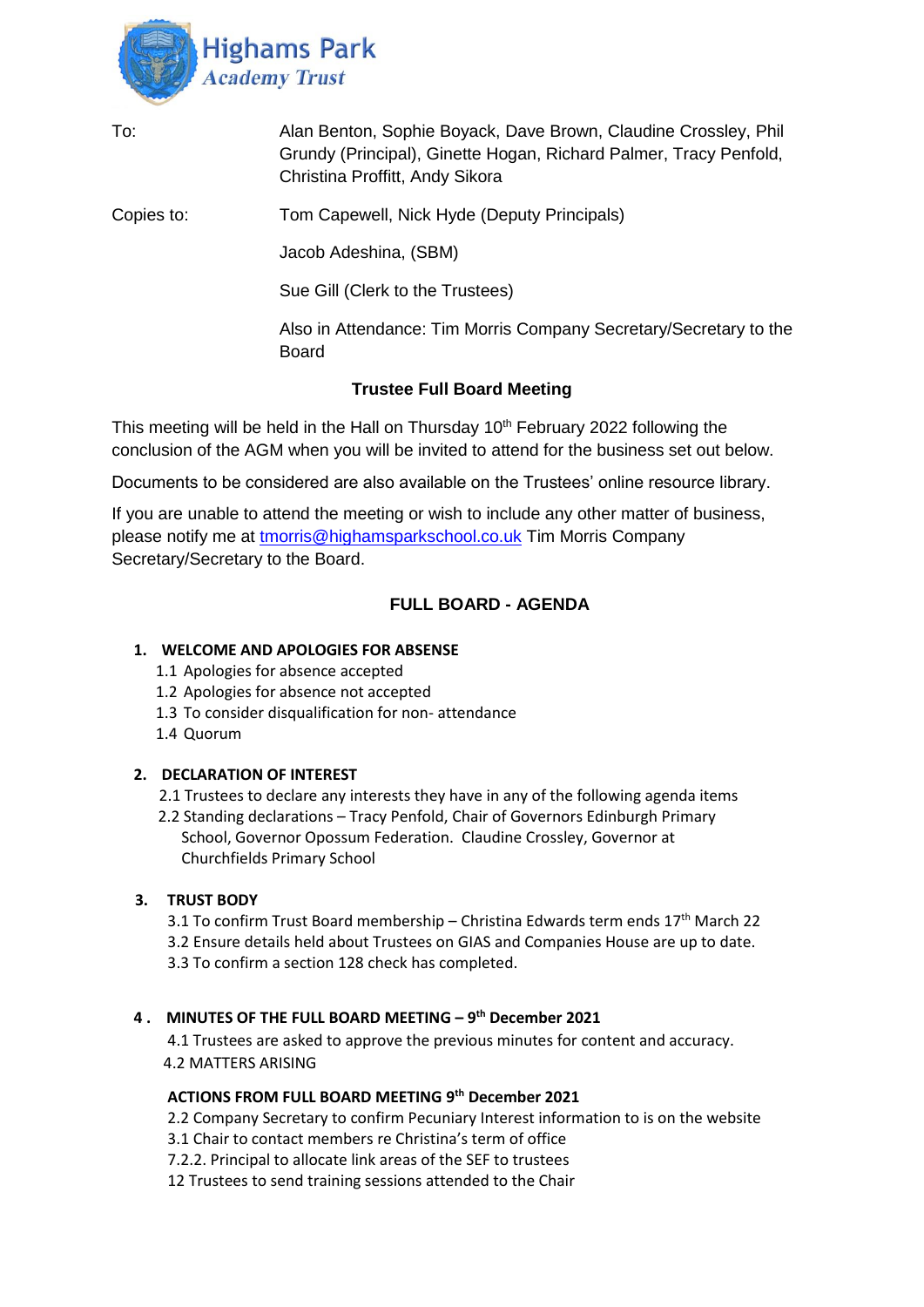

15. Agenda Item to add – Vexatious Complaints Policy (Agenda Item 12.10)

### **5. STRATEGIC SCHOOL ITEMS**

5.1 Company Secretary's Report – Tim Morris Tim Morris to report on Autumn Term 21/22. Trustees are to note the report. 5.2 School Strategic Building Document – Phil Grundy/Rich Palmer 5.3 Trustee Day/Evening – Tracy Penfold

### **6. RESOURCES SCHOOL ITEMS - OVERVIEW**

6.1 Feedback from Resources Committee Meeting held 27th January 22 Trustees are asked to note feedback 6.2 Feedback from Audit and Risk Committee Meeting held 27<sup>th</sup> Janaury 22 Trustees are asked to note feedback 6.3 December Monthly Finance Report Trustees are asked to note December 21 finance position 6.4 Internal Audit Visit Report one Trustees to note the report and any actions needed. 6.5 School Resource Management Self Assessment Trustees are asked to approve the completed self assessment form for submission by 15<sup>th</sup> March 22 and note the associated action plan.

### **7. TEACHING AND LEARNING SCHOOL ITEMS – OVERVIEW**

7.1 Feedback from Academy Effectiveness Committee Meeting held 9th December 21 Trustees are asked to note feedback

### **8. SAFEGUARDING**

8.1 Safeguarding Link Visit.- Tracy Penfold Trustees note the report from the safeguarding link governor.

### **9. LINK TRUSTEE VISIT REPORTS**

 9.1 Link Visit report Trustees are asked to note the link visit report/s

#### **10. TRUSTEE TRAINING**

 10.1 Trustees are asked to provide the Tracy Penfold with any training courses attended so they can be logged on the training record

#### **11. CHAIR'S ACTION AND REPORT**

The Chair to report on any action(s) taken since the last meeting for trustees' consideration and to report on any other matters

### **12.STAUTORY GUIDANCE TO NOTE, POLICIES AND DOCUMENTS FOR APPROVAL**

12.1 Statutory Guidance re Cost of Uniform Trustees are asked to the guidance issued November 2021

Trustees are asked to approve the following policies –

12.2. Initial Teacher Training Policy (Alison Riches)

12.3 Early Career Teacher Policy (Nigel Armsby)